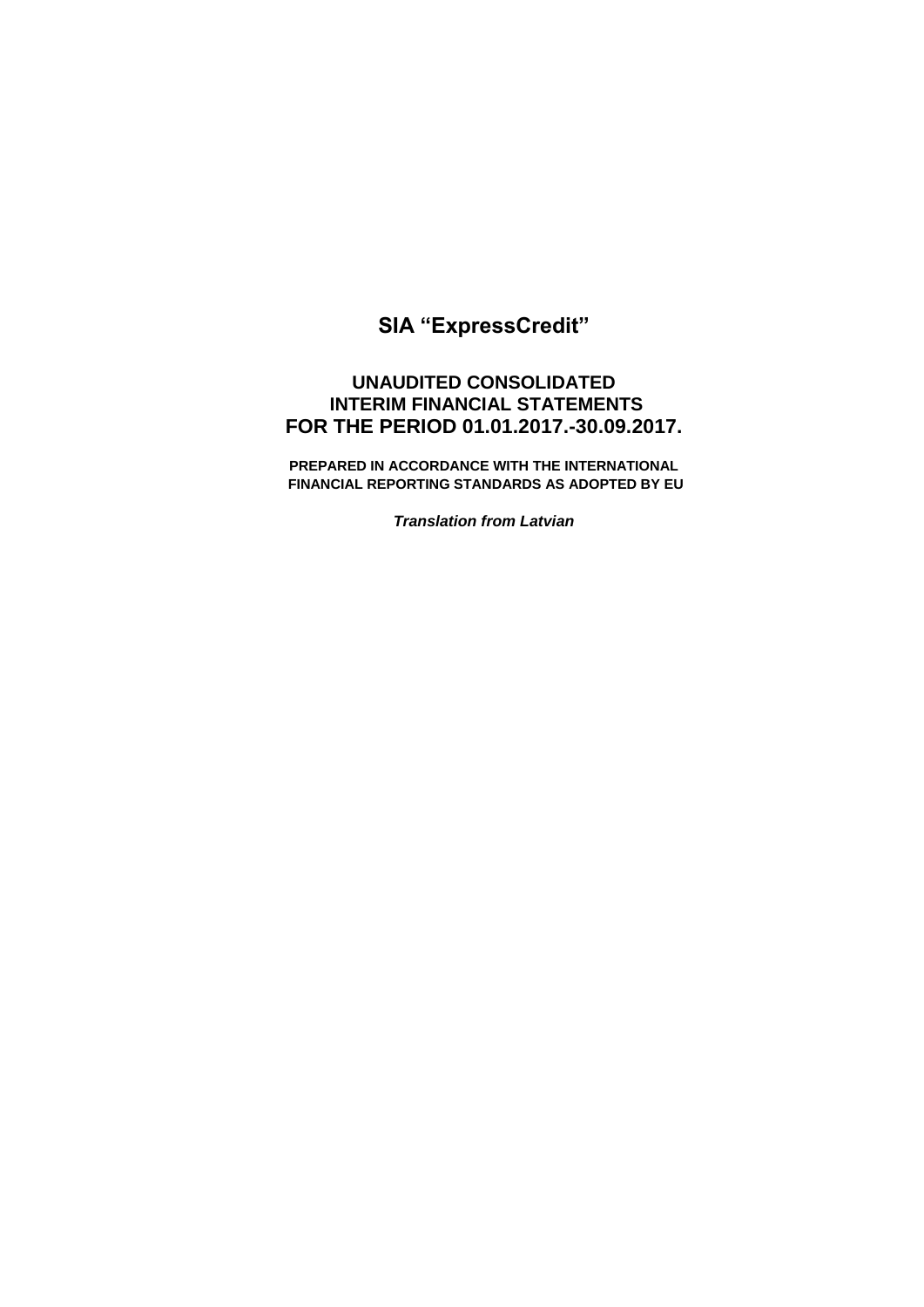# **TABLE OF CONTENTS**

| Information on the Group | $3 - 4$ |
|--------------------------|---------|
| Management report        | 5       |
| Profit or loss account   | 6       |
| <b>Balance sheet</b>     |         |
| <b>Notes</b>             | 8       |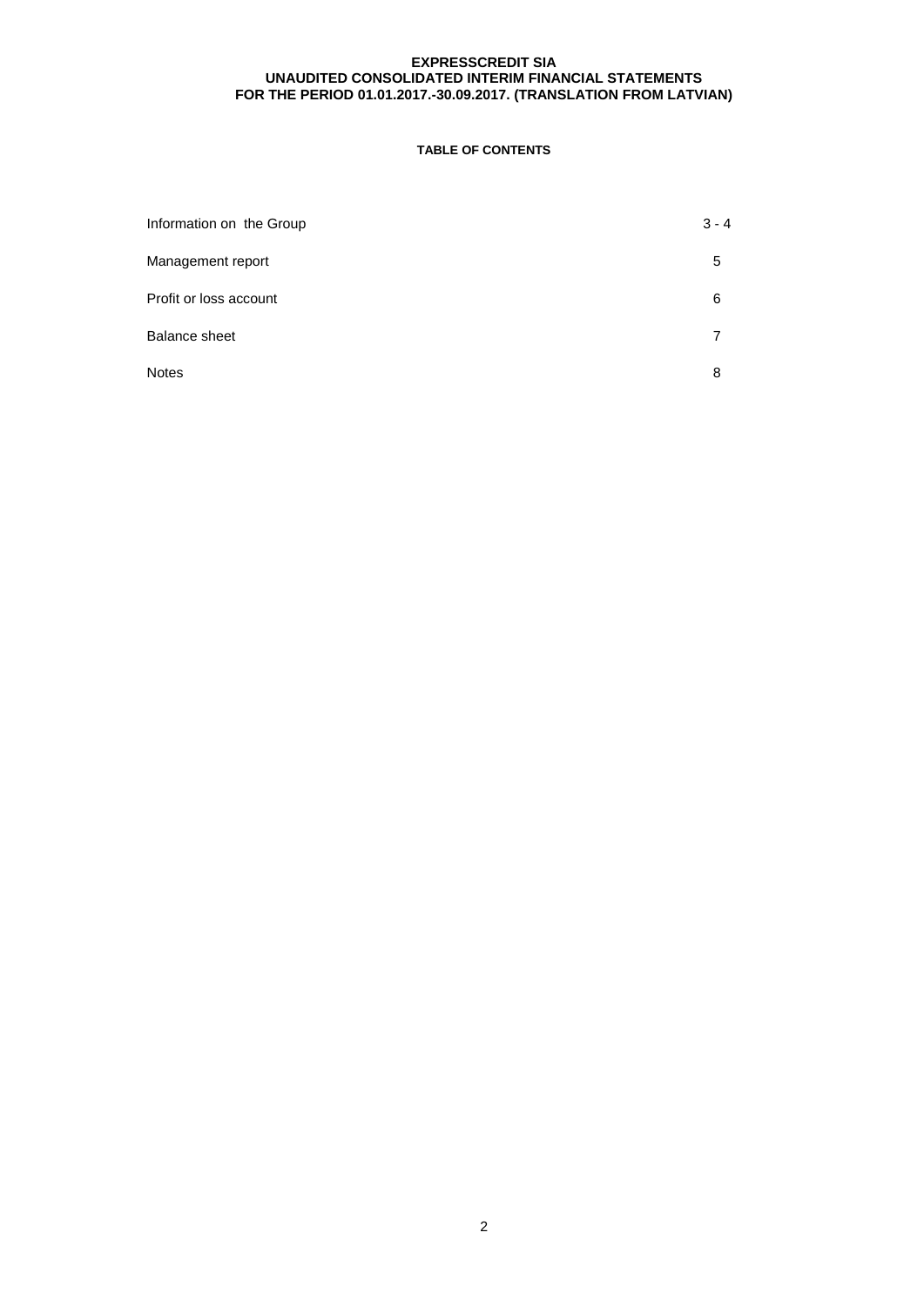## **Information on the Company**

| Name of the Company                                            | ExpressCredit SIA                                                                                                                                                                                                                               |
|----------------------------------------------------------------|-------------------------------------------------------------------------------------------------------------------------------------------------------------------------------------------------------------------------------------------------|
| Legal status of the Company                                    | Limited liability company                                                                                                                                                                                                                       |
| Number, place and date of registration                         | 40103252854 Commercial Registry<br>Riga, 12 October 2009                                                                                                                                                                                        |
| Operations as classified by NACE classification<br>code system | NACE2 64.92 Other credit granting<br>NACE2 47.79 Retail sale of second-hand goods in stores                                                                                                                                                     |
| Address                                                        | Raunas street 44 k-1,<br>Riga, LV-1039<br>Latvia                                                                                                                                                                                                |
| Names and addresses of shareholders (from<br>30.10.2013)       | Lombards24.lv, SIA (till 05.05.2015. Express Holdings,<br>SIA) (51.00% - till 18.06.2015,<br>67.55% from 18.06.2015 till 23.12.2015,<br>65.86% from 23.12.2015 - 29.12.2016,<br>65.9942% from 29.12.2016),<br>Raunas street 44k-1, Riga, Latvia |
|                                                                | AE Consulting, SIA<br>(24.50% till 18.06.2015,<br>32.45% - from 18.06.2015 - 23.12.2015,<br>31.64% - from 23.12.2015 - 29.12.2016,<br>31.5058% from 29.12.2016),<br>Posma street 2, Riga, Latvia                                                |
|                                                                | Private individuals<br>$(2.5\% - from 23.12.2015)$                                                                                                                                                                                              |
| Ultimate parent company                                        | AS EA investments, reg. Nr. 40103896106<br>Raunas street 44k-1, Riga, Latvia                                                                                                                                                                    |
| Names and positions of Board members                           | Agris Evertovskis - Chairman of the Board<br>Kristaps Bergmanis - Member of the Board<br>Didzis Admidins - Member of the Board                                                                                                                  |
| Names and positions of Council members                         | leva Judinska-Bandeniece - Chairperson of the Council<br>Uldis Judinskis - Deputy Chairman of the Council<br>Ramona Miglane - Member of the Council                                                                                             |
| Responsible person for accounting                              | Santa Šoldre - Chief accountant                                                                                                                                                                                                                 |
| Financial period                                               | 1 January - 30 September 2017                                                                                                                                                                                                                   |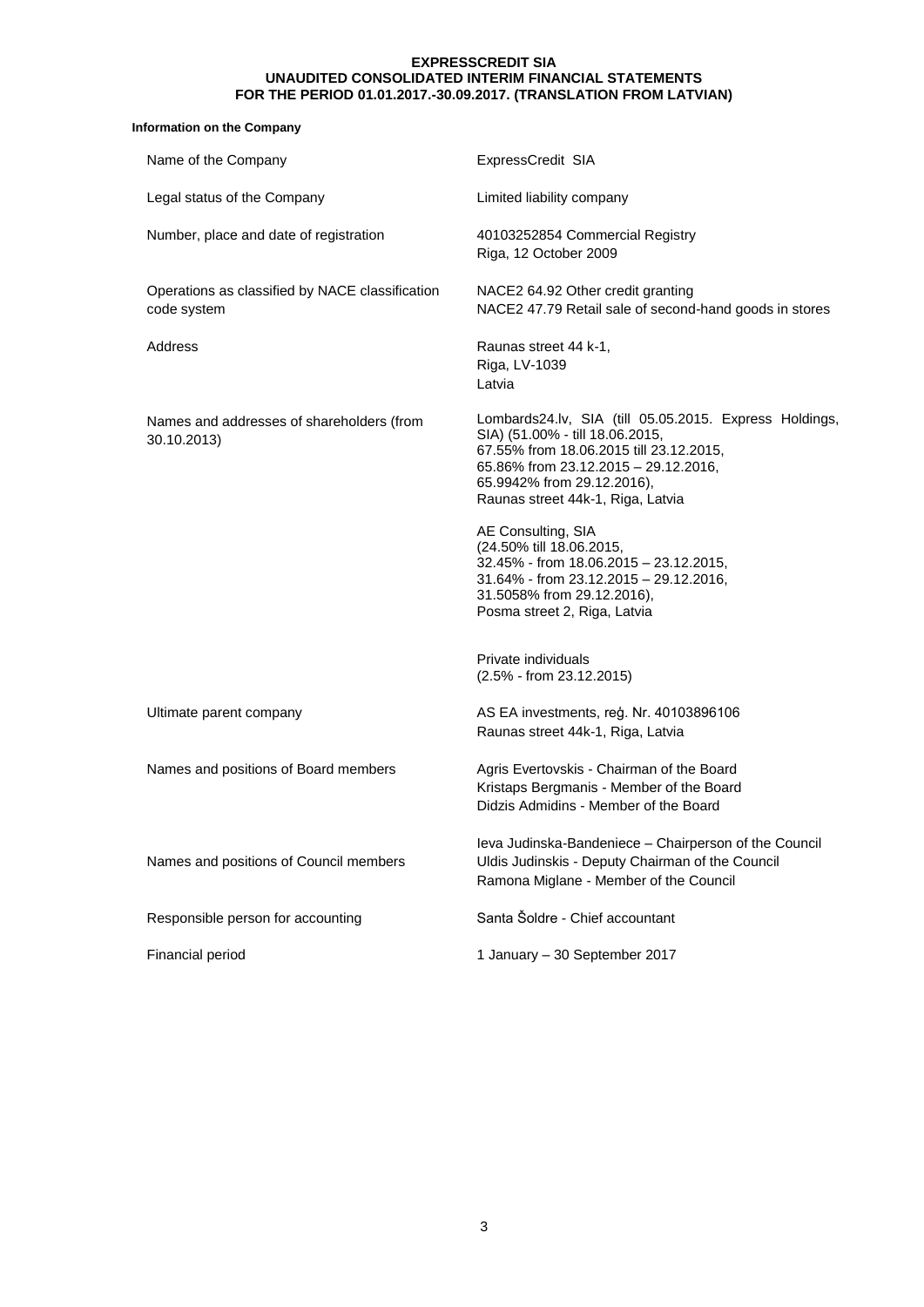# **Information on the Subsidiaries**

Date of acquisition of the subsidiary 22.10.2010 Number, place and date of registration of the subsidiary Address of the subsidiary extending the Raunas Street 44 k-1; Riga, LV 1039, Latvia Operations as classified by NACE classification code system of the subsidiary

Date of acquisition of the subsidiary 23.02.2015 Number, place and date of registration of the subsidiary

Operations as classified by NACE classification code system of the subsidiary Subsidiary **SIA EC Finance** (parent company interest in

Date of acquisition of the subsidiary 01.12.2015 Number, place and date of registration of the subsidiary Address of the subsidiary extended to the subsidiary Raunas Street 44 k-1, Riga, LV 1039, Latvia Operations as classified by NACE classification code system of the subsidiary

Date of acquisition of the subsidiary 06.11.2015 Number, place and date of registration of the subsidiary Address of the subsidiary extending the Raunas Street 44 k-1, Riga, LV 1039, Latvia Operations as classified by NACE classification code system of the subsidiary

Date of acquisition of the subsidiary 27.01.2017. Number, place and date of registration of the subsidiary Address of the subsidiary extending the Raunas Street 44 k-1, Riga, LV 1039, Latvia Operations as classified by NACE classification code system of the subsidiary

Date of acquisition of the subsidiary 03.05.2017. Number, place and date of registration of the subsidiary Operations of the subsidiary Crediting services

Subsidiary **SIA ExpressInkasso** (parent company interest in subsidiary – 100%) 40103211998; Riga, 27 January 2009

> 66.1 Financial support services except insurance and pension accrual

Subsidiary **SIA MoneyMetro** (from 30.04.2015. līdz 29.07.2016. SIA Banknote, till 30.04.2015 – SIA Rīgas pilsētas lombards) (parent company interest in subsidiary – 100%) 40003040217, Riga, 06 December 1991

Address of the subsidiary **Raunas Street 44 k-1, Riga, LV 1039, Latvia (till**) Address of the subsidiary 30.04.2015 – Kalēju street 18/20, Riga) 64.92 Other financing services

> subsidiary – 100%) 40103950614, Riga, 01 December 2015

> 64.20 Activities of holding companies

Subsidiary **SIA EC Investments** (parent company interest in subsidiary – 100%) 40103944745, Riga, 06 November 2015

64.20 Activities of holding companies

Subsidiary **SIA DCE solutions** (parent company interest in subsidiary – 100%) 40103913410, Riga, 15 July 2015

> 64.20 Business and other management consultancy activities

Subsidiary **Cash Advance Bulgaria EOOD** (parent company interest in subsidiary – 100%) 204422780, Bulgaria, Sofia, 03 May 2017

Address of the subsidiary extending the subsidiary 49A, Bulgaria Blvd., fl. 4., office 30, Triaditsa region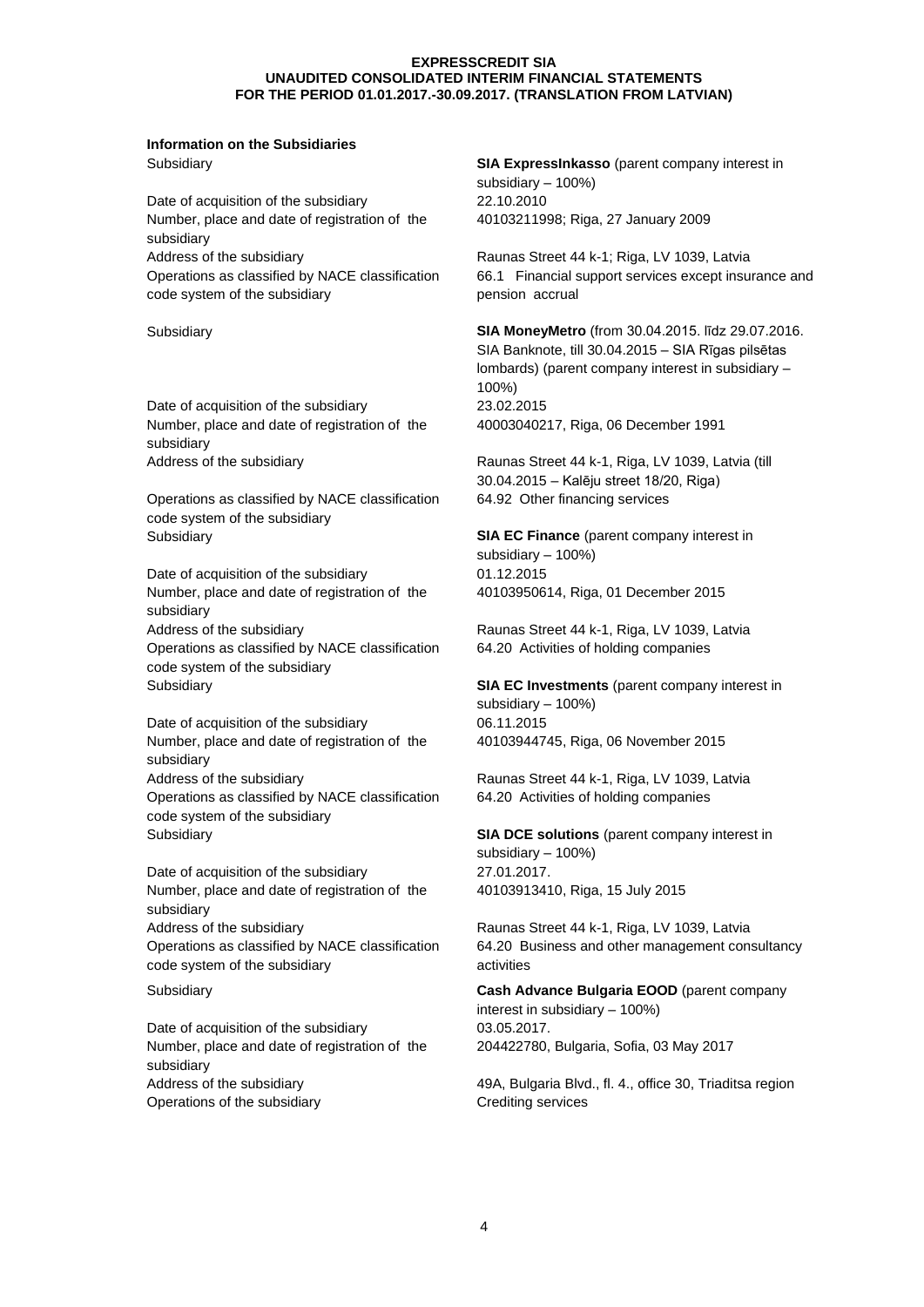#### **Statement of management`s responsibility**

The management of SIA "ExpressCredit" group is responsible for the preparation of the financial statements.

Based on the information available to the Board of the parent company of the Group, the financial statements are prepared on the basis of the relevant primary documents and statements in accordance with International Financial Reporting Standards as adopted by the European Union and present a true and fair view of the Group's assets, liabilities and financial position as at 30 September 2017 and its profit and cash flows for the period from 1 January to 30 September 2017.

The management of the parent company confirms that the accounting policies and management estimates have been applied consistently and appropriately. The management of the parent company confirms that the consolidated financial statements have been prepared on the basis of the principles of prudence and going concern.

The management of the parent company confirms that is responsible for maintaining proper accounting records and for monitoring, controlling and safeguarding the Group's assets. The management of the parent company is responsible for detecting and preventing errors, irregularities and/or deliberate data manipulation. The management of the parent company is responsible for ensuring that the Group operates in compliance with the laws of the Republic of Latvia.

The management report presents fairly the Group's business development and operational performance.

Agris Evertovskis Chairman of the Board Kristaps Bergmanis Member of the Board Didzis Ādmīdiņš Member of the Board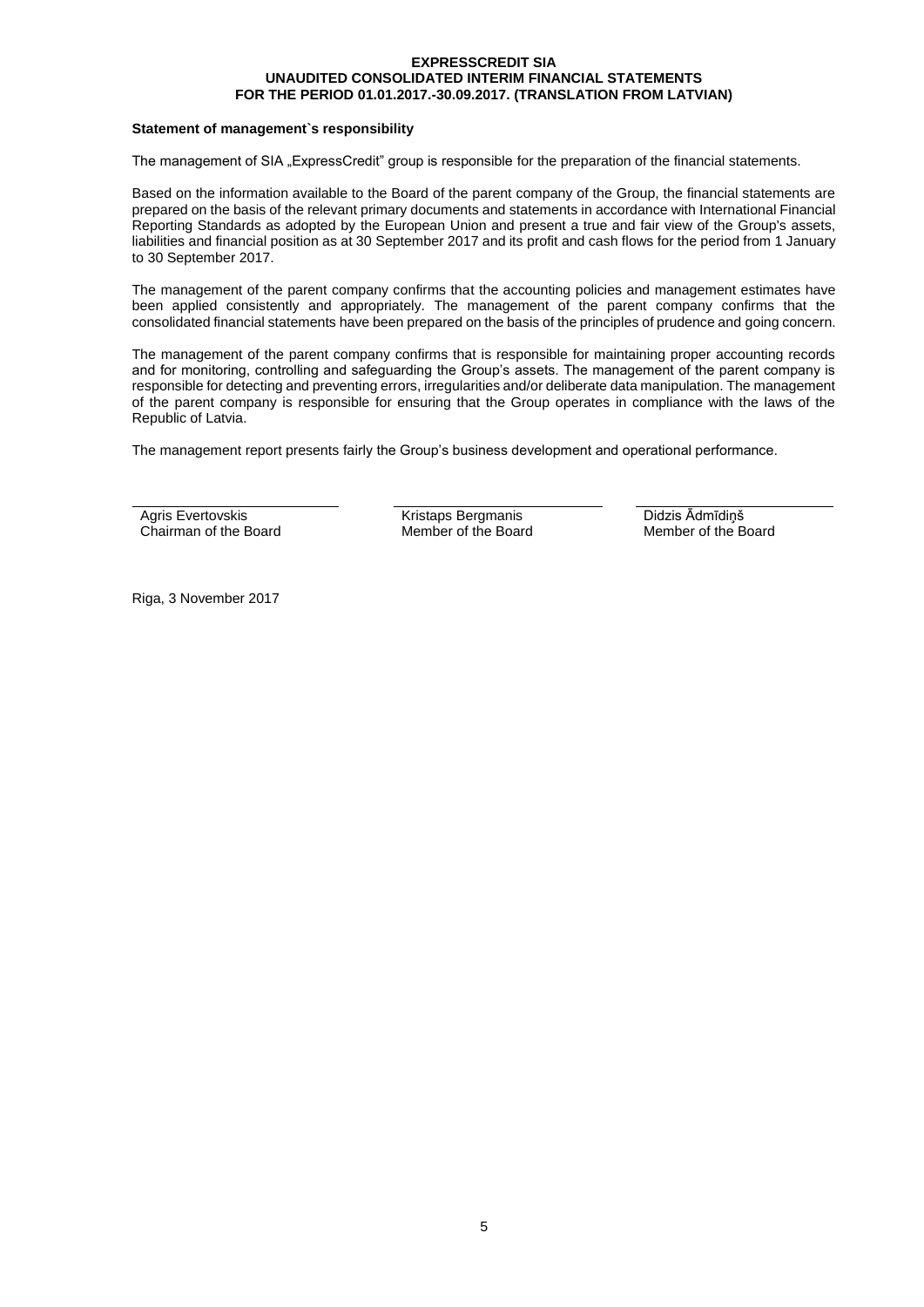#### **Group's performance during the period**

The Group's operations during the period from 1 January to 30 September 2017 has been successful. According to the plan, the total revenue compared to the corresponding period of the previous year has increased by 20.8%, totalling EUR 13 490 124.

In the third quarter, the company entered into a new agreement with a cooperation partner on the development of statistical analysis technologies with the aim to enhance the solvency assessment and raising the quality of loan portfolio."

The company informs that only 26% of new customer loan applications are approved, while for repeat customers it is 82%.

One of the goals of the company has always been to organized internal processes and high quality of process management. In order to assure this quality for investors and customers, the company's management team decided in the beginning of 2017 to conduct international ISO certification in accordance with ISO 9001: 2015 (quality management) and ISO 50001: 2012 (energy management system). In October 2017, the company was successfully certified for both of the above certificates.

In the 3rd quarter of 2017, the company continued to work on improvement and digitization of offered services, and the services with additional benefits will be offered to customers as of the fourth quarter of 2017.

The company continues to streamline its internal processes to ensure the operations according to expected changes in the Law on Anti Money Laundering and Combating the Financing of Terrorism, as well as adaptation of its activities according to General Data Protection Regulation, which will come into force on May 25, 2018.

By implementing business strategy and all planned activities the following financial results of the Group were achieved in 9 months of 2017:

- during period net loan portfolio increased by 40.1% to 16.5 million euro;

- the Group's total assets at 30 September 2017 was 22.7 million euro;

- Consolidated profit for the 9 month of the year 2017 was 2 244 773 euro (in 2016 respective period EUR 657 333 euro)

The Group's loan portfolio growth was financed from the profit, cooperating with the mutual lending platform, and during the 9 months of 2017 financing was raised by EUR 1,352,000 from closed issue bonds. Bonds were issued in 2016 for EUR 5 million with an annual return of 14%, organized by BlueOrange Bank. As of the end of the period, new bonds have been sold for a total amount of EUR 2 326 000.

#### **Branches**

During the period from 1 January to 30 September 2017, continued to work on the branch network efficiency. As at 30 September 2017 the Group had 93 branches in 39 cities in Latvia (31.12.2016. - 91 branches in 39 cities).

#### **Post balance sheet events**

On 3 October 2017. gada 3. Shareholders decided on distribution of the previous year's profits as dividends in the amount of EUR 1 070 000 euro. The payout of dividends will be made taking into account bond issue prospectus LV0000801322, LV0000801280 and LV0000802213.

Except for the above there are no subsequent events since the last date of the reporting period, which would have a significant effect on the financial position of the Company as at 30 September 2017.

Agris Evertovskis Chairman of the Board Kristaps Bergmanis Member of the Board Didzis Ādmīdiņš Member of the Board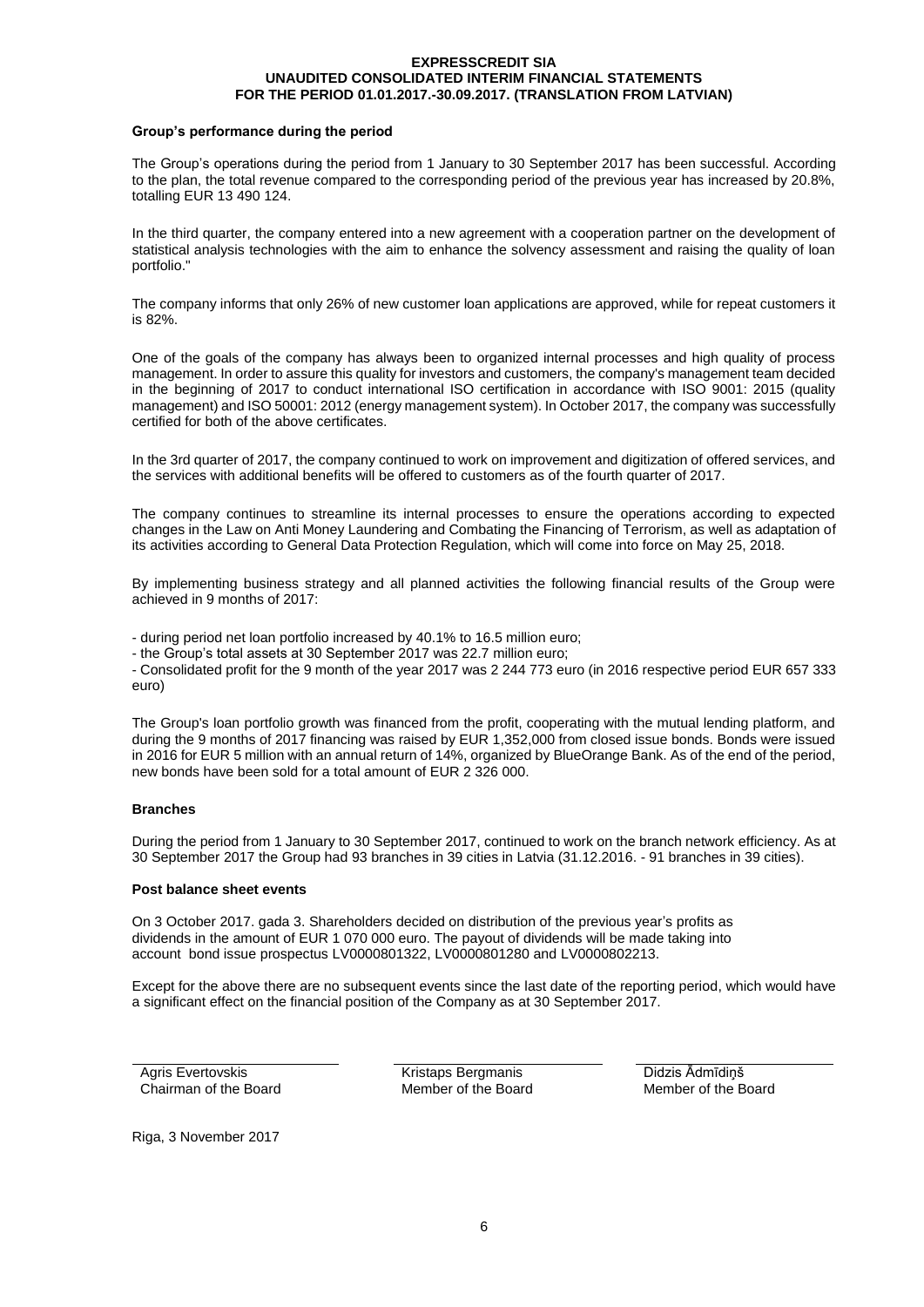#### **Profit or loss account for the period 01.01.2017.-30.09.2017.**

|                                                     | 01.01.2017.-<br>30.09.2017.<br><b>EUR</b> | 01.01.2016.-<br>30.09.2016.<br><b>EUR</b> |
|-----------------------------------------------------|-------------------------------------------|-------------------------------------------|
| Net sales                                           | 3 113 215                                 | 3873777                                   |
| Cost of sales                                       | (2071059)                                 | (3 130 043)                               |
| Interest income and similar<br>income               | 10 376 909                                | 7 290 012                                 |
| Interest expenses and similar<br>expenses           | (1297577)                                 | (941382)                                  |
| <b>Gross profit</b>                                 | 10 121 488                                | 7 092 364                                 |
| Selling expenses                                    | (4709231)                                 | (3996417)                                 |
| Administrative expenses                             | (1684317)                                 | (1599828)                                 |
| Other operating income                              | 37 323                                    | 15 845                                    |
| Other operating expenses                            | (966031)                                  | (709 221)                                 |
| <b>Profit before taxes</b>                          | 2799232                                   | 802743                                    |
| Corporate income tax for the<br>reporting year      | (558 459)                                 | (145 410)                                 |
| Deferred tax                                        |                                           |                                           |
| <b>Current year's profit</b>                        | 2 240 773                                 | 657 333                                   |
| <b>Earnings per share</b>                           | 1.49                                      | 0.44                                      |
| <b>Comprehensive income statement</b>               | 01.01.2017.-<br>30.09.2017.               | 01.01.2016.-<br>30.09.2016.               |
|                                                     | <b>EUR</b>                                | <b>EUR</b>                                |
| Current year's profit<br>Other comprehensive income | 2 240 773                                 | 657 333                                   |
| Total comprehensive income                          | 2 240 773                                 | 657 333                                   |

Agris Evertovskis Chairman of the Board Kristaps Bergmanis Member of the Board Didzis Ādmīdiņš Member of the Board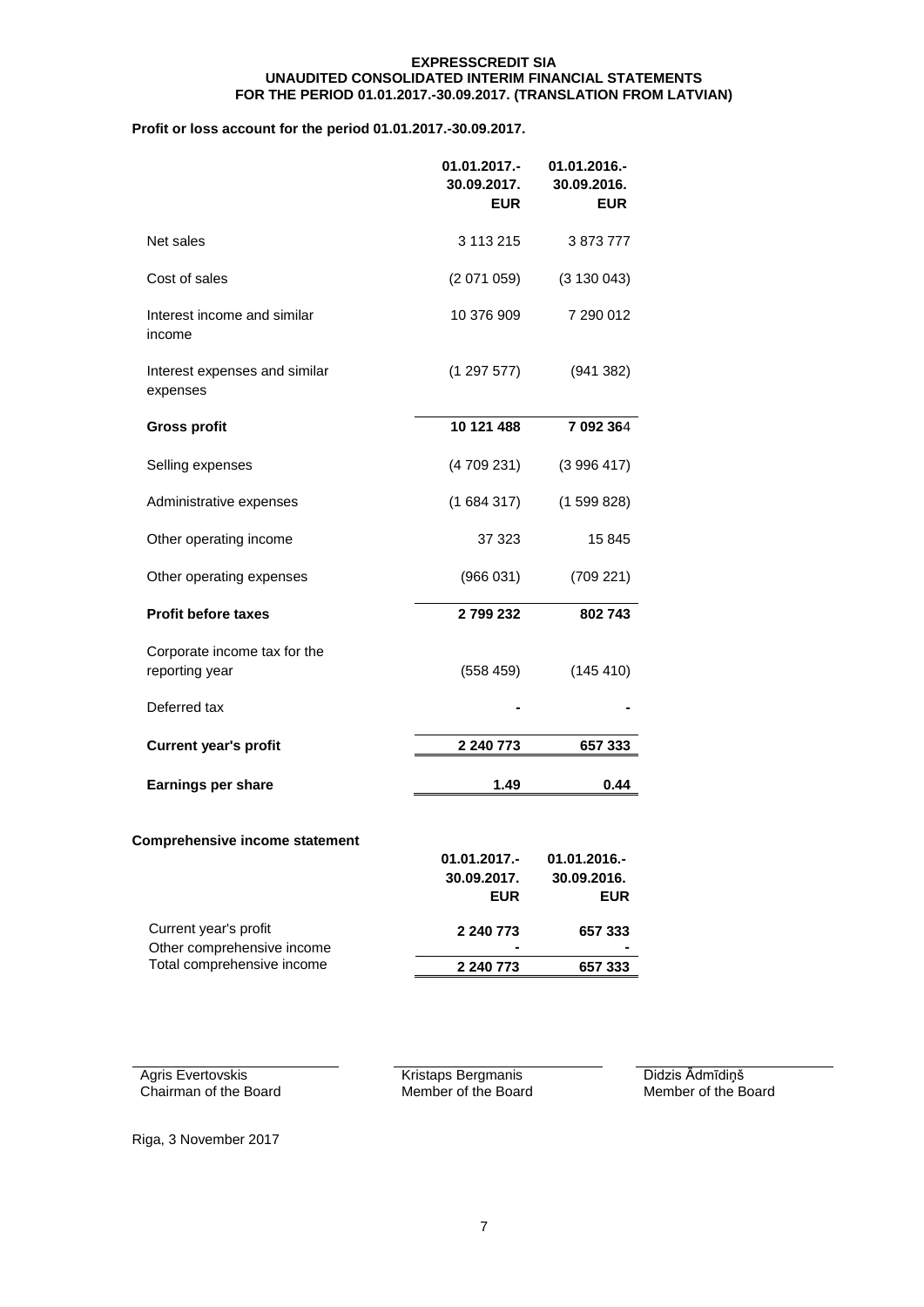#### **Balance sheet as at 30 September 2017**

|                                                  | 30.09.2017. | 31.12.2016. |
|--------------------------------------------------|-------------|-------------|
| <u>Assets</u>                                    | <b>EUR</b>  | <b>EUR</b>  |
| Long term investments                            |             |             |
| Fixed assets and intangible assets               | 567 322     | 581 905     |
| Loans and receivables                            | 1762988     | 964 108     |
| Loans to shareholders and                        | 675 025     |             |
| management                                       |             | 1 216 601   |
| Participating interest in subsidiaries           |             |             |
| Other investments                                | 20          | 20          |
| Deferred tax asset                               | 145 252     | 145 252     |
| Total long-term investments:                     | 3 150 607   | 2907886     |
| <b>Current assets</b>                            |             |             |
| Finished goods and goods for sale                | 708 813     | 700 715     |
| Loans and receivables                            | 14 781 677  | 10 591 251  |
| Receivables from affiliated companies            | 562 945     |             |
|                                                  |             | 169 146     |
| Other debtors                                    | 293 950     | 249 958     |
| Deferred expenses                                | 39 156      | 92741       |
| Assets held for sale                             | 6 0 0 0     | 1 000       |
| Cash and bank                                    | 3 119 483   | 1 279 410   |
| Total current assets:                            | 19 512 024  | 13 084 221  |
| <b>Total assets</b>                              | 22 662 631  | 15 992 107  |
| <b>Liabilities</b>                               |             |             |
| <b>Shareholders' funds:</b>                      |             |             |
| Share capital                                    | 1 500 000   | 1 500 000   |
| Prior years' retained earnings                   | 1 306 065   | 345 348     |
| Current year's profit                            | 2 240 773   | 960 717     |
| <b>Total shareholders' funds:</b>                | 5 046 838   | 2806065     |
| <b>Creditors:</b>                                |             |             |
| Long-term creditors:                             |             |             |
| Bonds issued                                     | 5986360     | 5 213 760   |
| Other borrowings                                 | 1 648 098   | 1 292 032   |
| <b>Total long-term creditors:</b>                | 7 634 458   | 6 505 792   |
| <b>Short-term creditors:</b>                     |             |             |
| Bonds issued                                     | 1 012 938   | 1 017 773   |
| Other borrowings                                 | 7 748 339   | 4 847 977   |
| Accounts payable to affiliated                   | 316         | 181         |
| companies                                        |             |             |
| Trade creditors and accrued liabilities          | 740 608     | 735 137     |
| Taxes and social insurance                       | 479 134     | 79 182      |
| <b>Total short-term creditors:</b>               | 9981335     | 6 680 250   |
| <b>Total liabilities and shareholders' funds</b> | 22 662 631  | 15 992 107  |

Agris Evertovskis Chairman of the Board Kristaps Bergmanis Member of the Board Didzis Ādmīdiņš Member of the Board